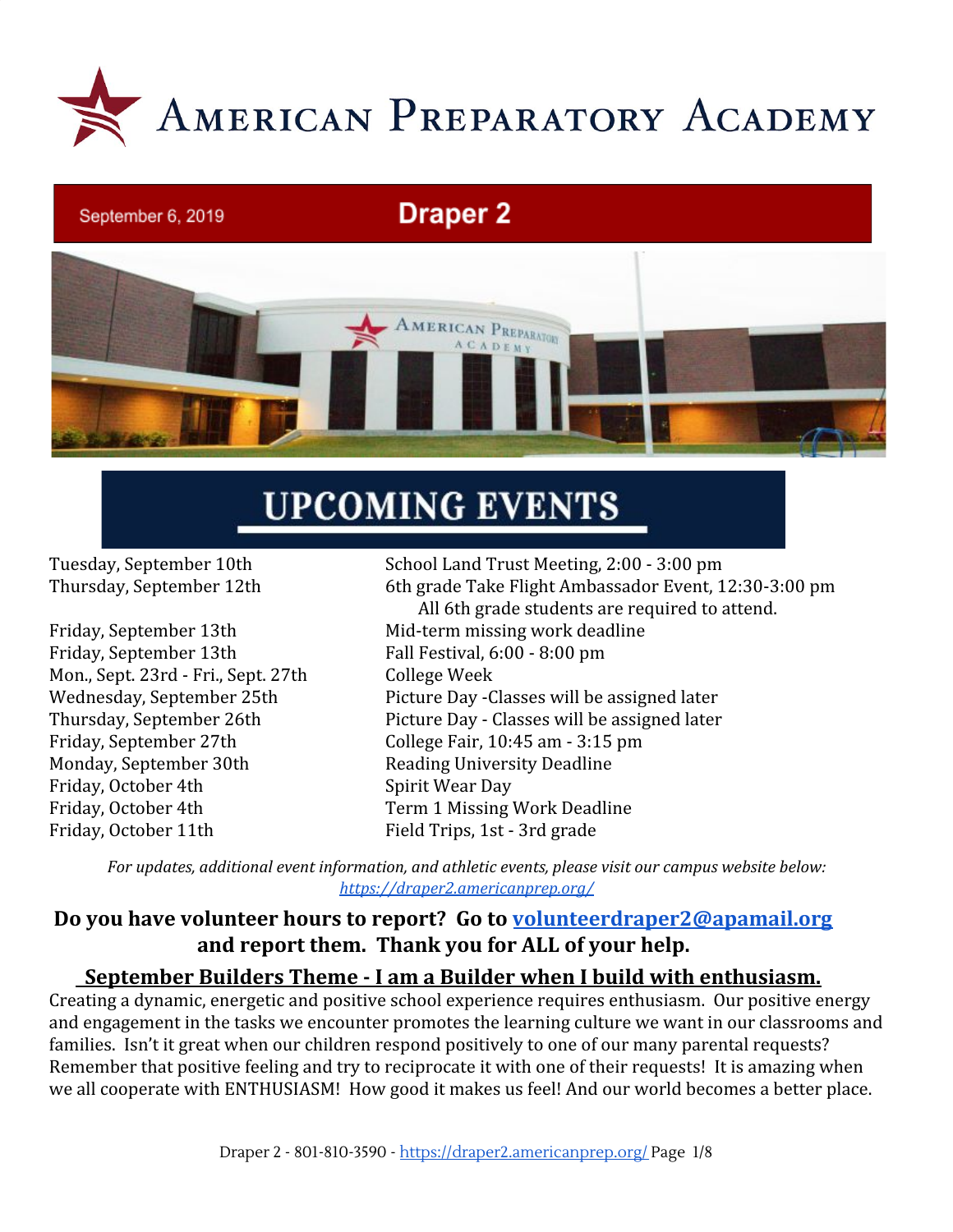

# **From the Academic Office**

# **Academic Update – Cursive**

This year our students have already learned a lot of great skills and concepts! One skill that ALL students learn at American Prep is penmanship and cursive.

American Prep is a cursive only school for all elementary grades (K-6). Please encourage your students to practice writing cursive at home and to be using their best penmanship skills. Starting in November, all American Prep upper elementary students (grades 4-6) will be required to complete their school work using their new cursive skills, no work done in printed writing will be accepted. Students in grades K-3 will learn cursive in their homeroom classes and will need to write in cursive as they learn the new letters. Students will continue to learn and practice these skills for the entire year.

# **From the Administrative Office**

# **Do you need to talk to an Administrator?**

If you find that you need to talk to one of the Academic Directors or one of our Administrative Directors, please do not just walk in. Each one of us has many differing responsibilities on our plates and we usually do not have extra time at Drop Off or Pick Up time to meet with parents. Below is a list along with email addresses of the Draper 2 Administrators. Any one of us will gladly make an appointment to meet with you. Thank you so much for your help and kind consideration.

Lindsay Campbell - School Director - [lindsay.campbell@apamail.org](mailto:lindsay.campbell@apamail.org) Angie Lawrence - 4th-6th grade Academic Director - [alawrence@apamail.org](mailto:alawrence@apamail.org) Noel Gray - K-3rd grade Academic Director - [ngray@apamail.org](mailto:ngray@apamail.org) Kevin McVicar - Administrative Director - [kmcvicar@apamail.org](mailto:kmcvicar@apamail.org) Emily Peery - Administrative Director - [epeery@apamail.org](mailto:epeery@apamail.org) Cathie Adamson - Administrative Director - [cadamson@apamail.org](mailto:cadamson@apamail.org)

# **Student Pick up Changes**

If you decide during the day that you need to change pick up arrangements for your student, please email your teacher and copy our AMAZING Secretary, Mrs. Carman [mcarman@apamail.org.](mailto:mcarmen@apamail.org) That way, if the teacher cannot look at their email during the day, Mrs. Carmen will be able to get a message to both the teacher and the student about the changes.

# **From our Family School Organization (FSO)**

We are getting excited for this year's Fall Festival. It's such a fun event! We will have bounce houses, a rock wall, a video game truck, a photo booth and much more. This Festival is a fundraiser for the FSO's at D2 and D3, as well as a fundraiser for many of the clubs and sports teams at D3.

The Fall Festival is also a great way to get some of your volunteer hours completed at the beginning of the year. To find out about volunteer opportunities, please follow the two links below. If you like to bake or if you like to buy yummy treats, please consider signing up to donate to the bake sale which is a fundraiser for the student government at D3.

<https://www.signupgenius.com/go/8050844A8AC22A7FD0-draper> <https://www.signupgenius.com/go/8050844A8AC22A7FD0-fall>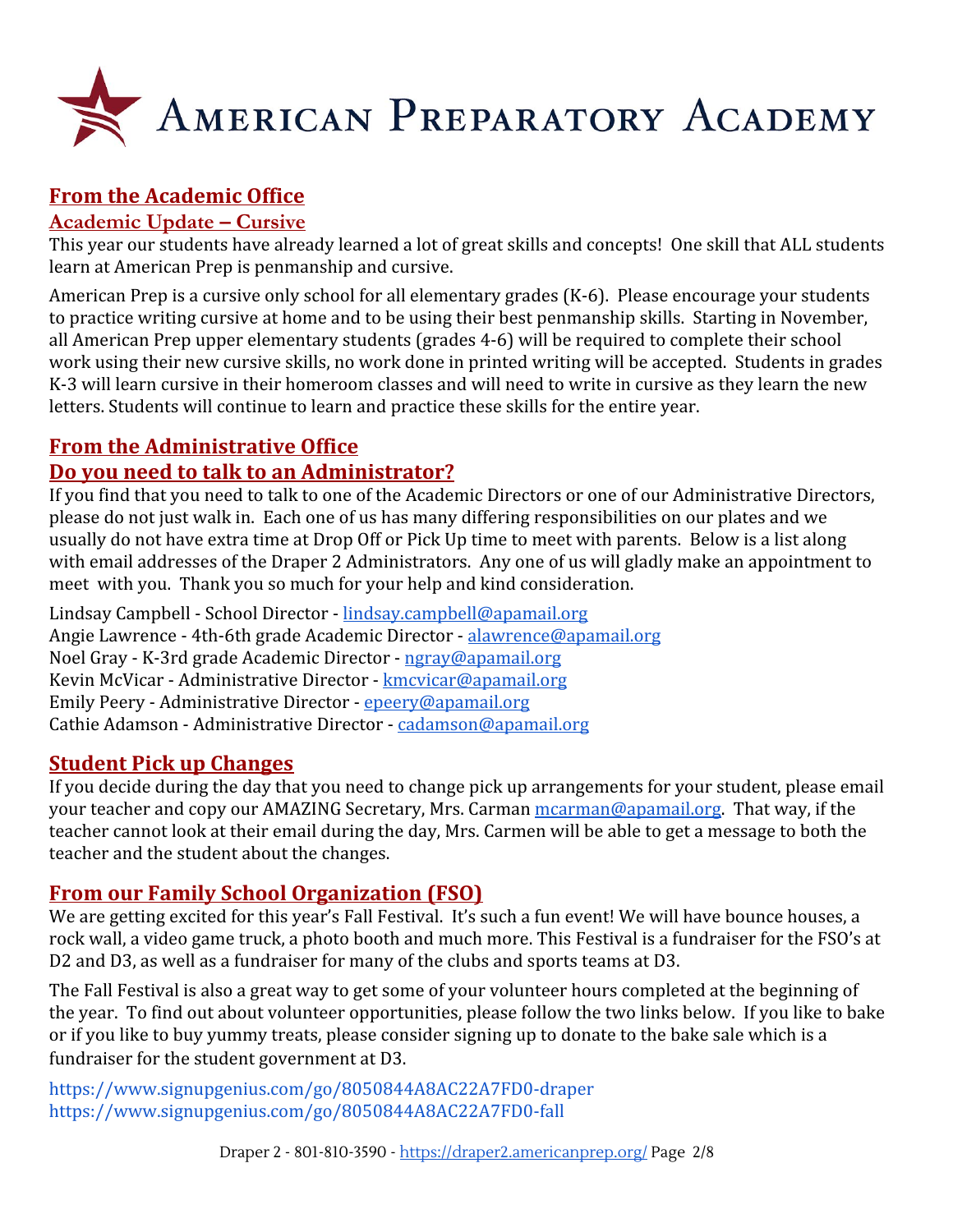

There are several different ways to buy wristbands for the Festival. You can follow the link below and purchase them online or, each family should have received an envelope with information on it regarding wristbands. This envelope can be returned by or before September 9th with cash or checks. Please make checks out to APEF. All pre-sale wristbands will come home with your selected student the week of the festival.

# <https://www.americanprepfoundation.org/donate>

The presale price of \$14.00 is good until September 9th. After that, the price will increase to \$18.00.

If you have questions, please contact us at draper2fso@apamail.org or [nharman@apamail.org](mailto:nharman@apamail.org)

# **Character Development Corner**

#### by Mandy Brown

There is nothing quite like enthusiasm that can help us get the wheels turning, and then KEEP them turning! Enthusiasm helps create and maintain the momentum needed to put a good idea into action. Here are some ways you can help increase the enthusiasm in your home!

- Step 1: Watch our video! [Here](https://drive.google.com/file/d/1yMxWSMH2JJjreafDDqJumcluiI7BoLwg/view) is a link to the video we created about enthusiasm this month. [Lunch Time Chat-Enthusiasm](https://drive.google.com/file/d/1yMxWSMH2JJjreafDDqJumcluiI7BoLwg/view)
- Step 2: Ask your child if they have seen it in their classrooms, and if so, what they learned from it! (Hint: EVERY class should have viewed it by next Friday!)
- Step 3: Acknowledge and praise your child's enthusiasm and call it by name. (ie: "Wow! You got ready for soccer with such enthusiasm! I know you're going to have a great game!" or "The way you are concentrating on your homework shows me you are enthusiastic about getting good grades! Keep up the good work! I'm proud of you!")
- Step 4: Model enthusiasm! What child will want to help with the dishes when mom or dad complains about having to do them all the time? Go about your work with enthusiasm and your child will catch on! After all, enthusiasm is contagious!!

\*\*NEXT THURSDAY September 12th is our 6th grade event, "Take Flight". It goes from 12:30 until 3:00. *If you have other children at our school along with your 6th grader, those students may also stay until 3:00 and they will all be dismissed at the end of the event to help with carpool.*

\*\*WE DESPERATELY NEED VOLUNTEERS for our amazing COLLEGE FAIR on September 27th! If you can come, it would be *fantastic*. (Or ask a grandparent, aunt/uncle, best friend, etc. to come share!) Sign up here:

<https://www.signupgenius.com/go/10c0444afae29abfc1-college3> Contact me with any questions. Mandy Brown [mandy.brown@apamail.org](mailto:mandy.brown@apamail.org)

# **School Lunch**

We are currently hiring substitute lunch workers for our Draper campuses. If you are interested, please apply here: <https://www.americanprep.org/careers/>

If you have not already done so, please complete the Free/Reduced Lunch application found here: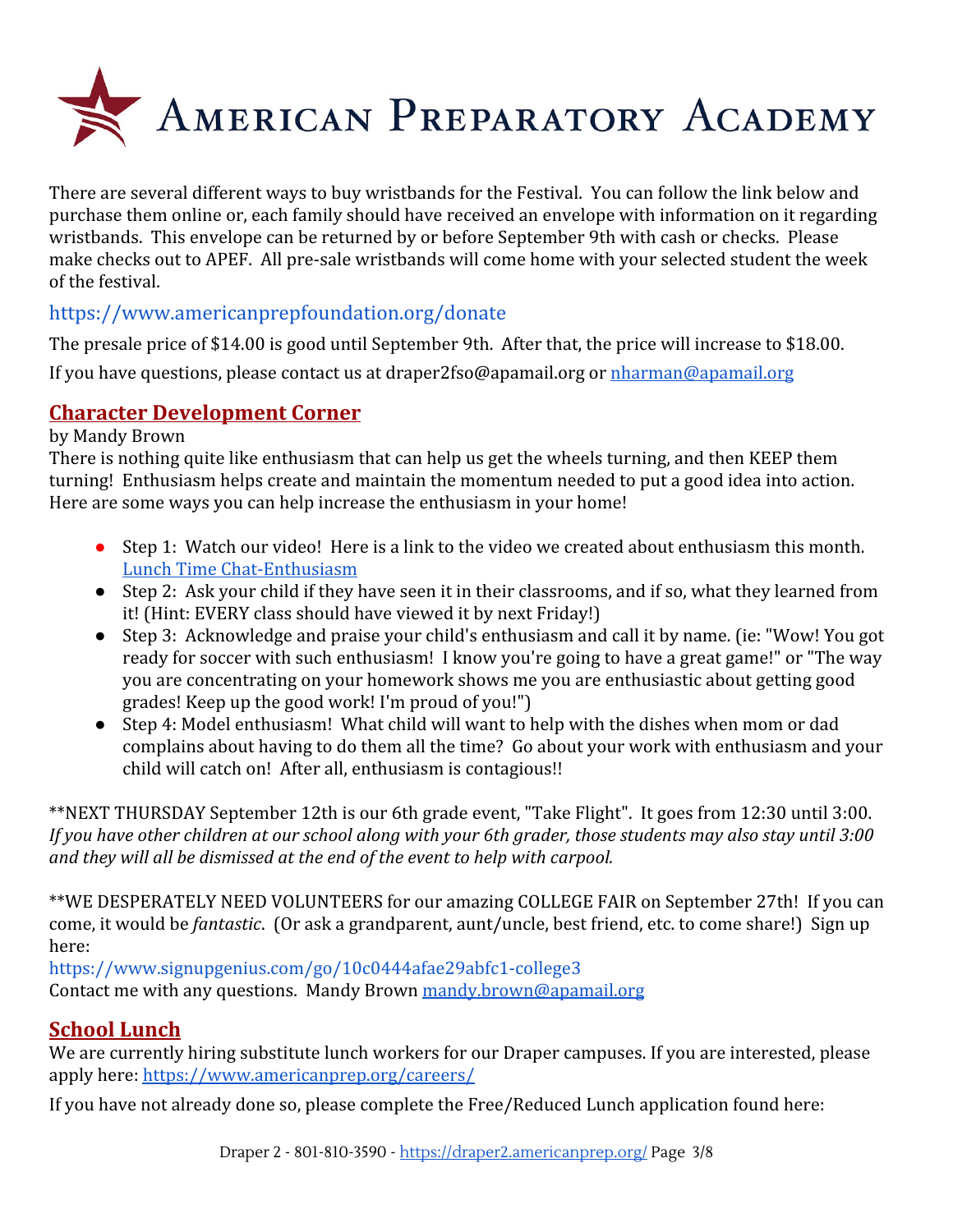

#### <https://www.americanprep.org/school-lunch-program/>

#### **Meal Charge Policy**

It is the responsibility of the parent to provide a lunch or pre-order a lunch online for their student(s). If a student arrives at school without a lunch, they will first be directed to call home and ask the parent to bring them a lunch. If a school lunch is available, the school lunch staff will take a payment over the phone and provide the student with a school lunch.

If the student is unable to get in touch with the parent, the lunch staff member will serve the student a lunch, and charge the student's account for the lunch (\$3.00 K-5, \$3.30 6-12). The lunch staff will notify the parents of the meal charge and request payment.

If your student has dietary or other restrictions that you would prefer we NOT serve them a school lunch, please notify [lunch@apamail.org](mailto:lunch@apamail.org).

#### **Unpaid Meal Policy**

If a student has unpaid meal charges in excess of \$10, the lunch staff will offer them something to eat, but will not serve them a full meal until the meal charges are paid.

# **After School Activities**

#### **Monday, September 9th**

Chess Club, 3:45-4:30 pm, Break-out Room 3 Grades 1-6 Please Register here: [https://docs.google.com/forms/d/e/1FAIpQLSdbEarj7X2XaJfnVTPf5vXvzxTm8e1CXcMbzm\\_TcqW-D\\_zC](https://docs.google.com/forms/d/e/1FAIpQLSdbEarj7X2XaJfnVTPf5vXvzxTm8e1CXcMbzm_TcqW-D_zCsw/viewform?usp=sf_link) [sw/viewform?usp=sf\\_link](https://docs.google.com/forms/d/e/1FAIpQLSdbEarj7X2XaJfnVTPf5vXvzxTm8e1CXcMbzm_TcqW-D_zCsw/viewform?usp=sf_link)

#### **Tuesday, September 10th**

Lego Club, 3:45-4:30 pm Grades K-6 Please Register here: [https://docs.google.com/forms/d/e/1FAIpQLScEJkCXeZVJ9R742dwvD\\_EuVUj3NS\\_fbW4fdZPqymBioNu](https://docs.google.com/forms/d/e/1FAIpQLScEJkCXeZVJ9R742dwvD_EuVUj3NS_fbW4fdZPqymBioNuSYw/viewform?usp=sf_link) [SYw/viewform?usp=sf\\_link](https://docs.google.com/forms/d/e/1FAIpQLScEJkCXeZVJ9R742dwvD_EuVUj3NS_fbW4fdZPqymBioNuSYw/viewform?usp=sf_link)

#### **Tuesday, September 10th**

Debate Club, 3:45-4:30 pm Grades 5-6 Please contact Sarah Erickson [serickson@apamail.org](mailto:serickson@apamail.org) if interested

#### **Thursday, September 12th**

#### Drama Club-Want to Act, 2:45- 4:00 pm

[https://draper2.americanprep.org/wp-content/uploads/sites/3/2019/08/Want-to-ACT\\_-1.pdf](https://draper2.americanprep.org/wp-content/uploads/sites/3/2019/08/Want-to-ACT_-1.pdf)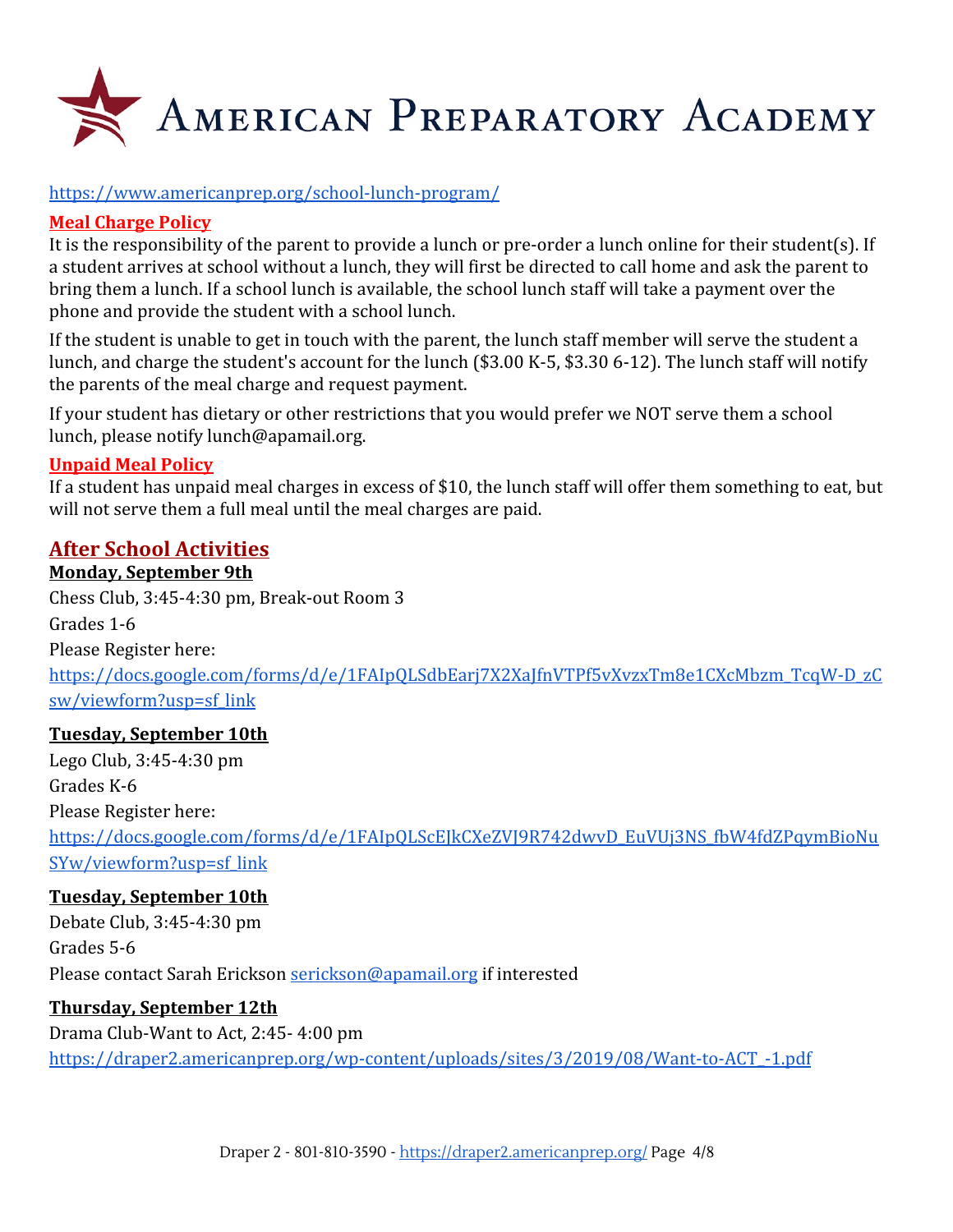

#### **Monday, September 16th**

Math Club Grades 1-6 Please register here: [https://docs.google.com/forms/d/e/1FAIpQLSdyjKqgIVKSTFbYUBShMbmhdTCtU2FzhGqdzeRgE9gpUz](https://docs.google.com/forms/d/e/1FAIpQLSdyjKqgIVKSTFbYUBShMbmhdTCtU2FzhGqdzeRgE9gpUzLzog/viewform?usp=sf_link) [Lzog/viewform?usp=sf\\_link](https://docs.google.com/forms/d/e/1FAIpQLSdyjKqgIVKSTFbYUBShMbmhdTCtU2FzhGqdzeRgE9gpUzLzog/viewform?usp=sf_link)

#### **Tuesday, September 17th**

Lego Club, 3:45-4:30 pm Grades K-6

#### **Tuesday, September 17th**

Debate Club, 3:45-4:30 pm Grades 5-6 Please contact Sarah Erickson [serickson@apamail.org](mailto:serickson@apamail.org) if interested

#### **Wednesday, September 18th**

Art Haven, 2:45-4:00 pm Please register here: <https://campscui.active.com/orgs/ArtHaven#/selectSessions/2679816/filter/session=44210703>

#### **Thursday, September 19th**

Learning through Robotics Grades 3-6 Please register here: <http://www.roboticstem.com/sign-up/>

#### **American Preparatory Education Foundation**

Michelle Goudge, Executive Director e: [mgoudge@americanprepfoundation.org |](mailto:mgoudge@americanprepfoundation.org) p: 801.661.1928

APA's 4th Annual Holiday boutique plans are underway! Priority registration is now open for APA parents who would like to be signed up to be vendors for the boutique. The application is attached to the electronic copy of this newsletter. Priority registration is available through Thursday, September 12th and will open to the general public Friday, September 13th. Please join our Facebook group at <https://www.facebook.com/groups/apaboutiquevendors/> if you are an interested vendor.

We have added space for APA students to have booths this year as well. If you have a student entrepreneur who is interested, please let me know. They can sell anything from homemade dog treats to jewelry to paintings to artwork and everything in between and beyond! The cost for a student booth is \$10.00.

Are you great with graphic design? How about decorating or advertising? Maybe you love doing research online. We are still in need of MANY volunteers for the Holiday Boutique. And many of these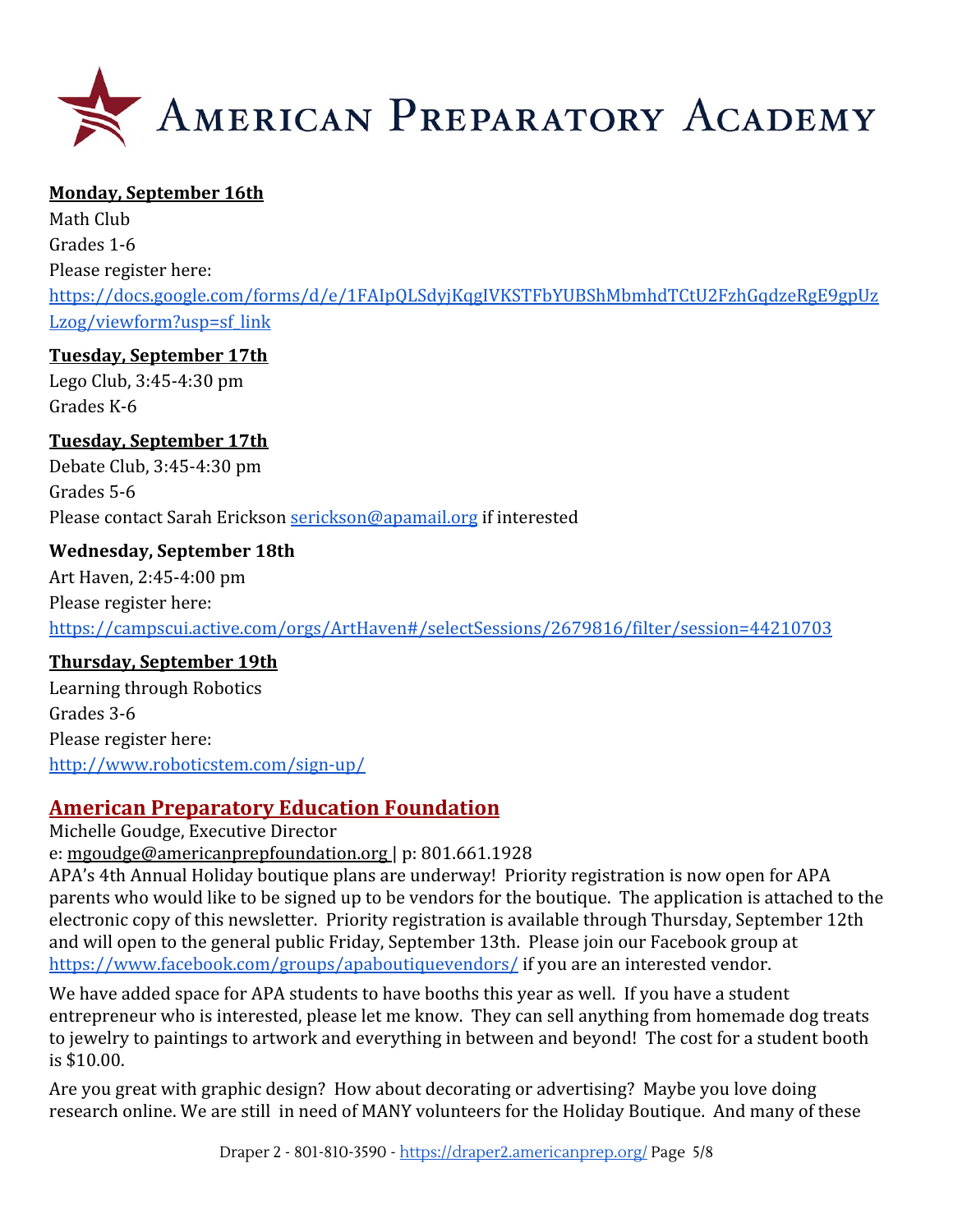

volunteer opportunities can be done from the comfort of your own home. Please let me know if you can commit a few of your 20 hours of volunteer time to the Holiday Boutique. This year's boutique is going to be bigger and better than ever!

Do you have an old instrument lying around and collecting dust? APA is looking for band and orchestra instrument donations. We have many students in need of instruments. If you would like to donate an instrument, please contact me at the email address or phone number above. This is a great way to help some of our APA students and it is a tax write off for you!

# **\*NEW Communication Tool**

1) **Studentstories@apamail.org - Parents!** Do you have a great story to tell about your student? Did they help their community, participate in a special event, or win an award? We would love to hear about your child. Our goal is to inspire others through your student's personal experience.

Please send the following information to studentstories@apamail.org. Please include:

- Student name
- Campus location
- Pictures of the event or achievement
- Description of the activity or achievement

2) **Staffstories@apamail.org -APA families!** Have you or your student had a positive interaction with an APA teacher or staff member recently? Has someone inspired your student to work harder and achieve more? We value your feedback and would love to share these great stories with our team.

If you have a great story to share about a great teacher or staff member, please send the following information to staffstories@apamail.org. Please include:

- Your name
- APA staff member's name or role
- Campus location
- Description

# **\*Professional Qualifications:**

Our parent surveys consistently express confidence and overwhelming satisfaction with our teachers at American Prep. Parents are welcome at any time to request information regarding the professional qualifications of the student's classroom teachers including: 1) whether the teacher has met State qualification and licensing criteria for the grade levels and subject areas in which the teacher provides instruction or whether the teacher is teaching under emergency or other provisional status through which State qualification or licensing criteria have been waived; 2) the baccalaureate degree major of the teacher and any other graduate certification or degree held by the teacher, and the field of discipline of the certification or degree; and 3) whether the child is provided services by paraprofessionals and, if so, their qualifications.

# **\*District Parent and Family Engagement Policy**

At the conclusion of each school year, end-of-year assessment data is reported and organized into a Comprehensive Needs Assessment (CNA). The CNA includes demographic, attendance, and assessment data. Also included in the CNA are the results of the annual Parent Survey. This Survey evaluates, among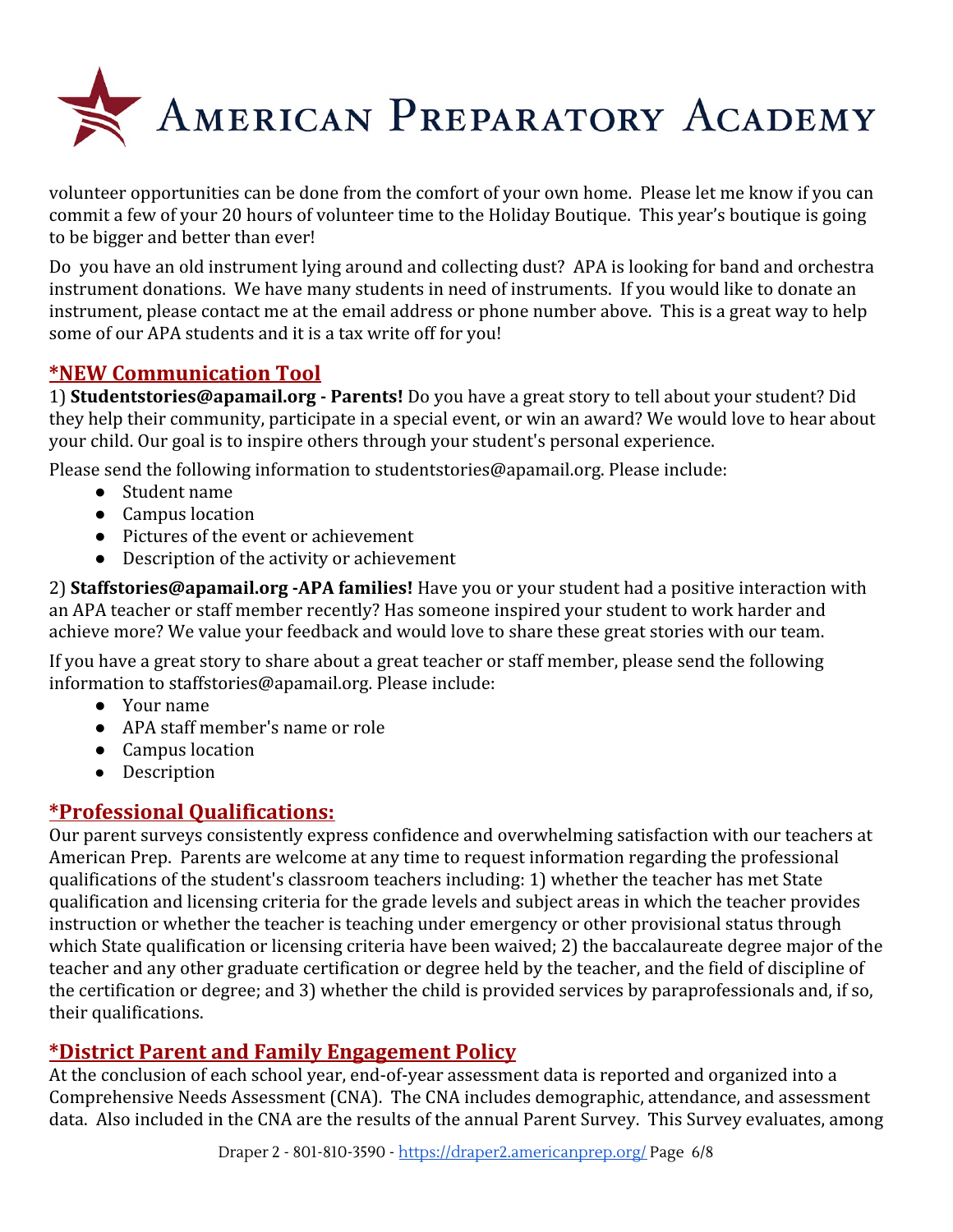

other things, the satisfaction of parents with the quality of the academic program and their opportunities to participate in the schools.

American Preparatory administrators annually invite select staff and parents from each school to participate in a District/School Planning Meeting. This Committee reviews the Comprehensive Needs Assessment and analyzes areas for potential improvement. District/School Plans are developed with goals, action steps, and budget relationships. District and School Parent and Family Engagement Policies are evaluated for effectiveness. School, Parent, and Student Compacts are also examined by this Committee for recommended changes.

# **\*School Parent and Family Engagement Policy**

School Parent Involvement Policies are located within the Parent-Student Handbooks. These Handbooks are distributed annually to parents and are also accessible on the American Prep website <https://www.americanprep.org/parent-student-handbooks/>. West Valley Handbooks are provided in both English and Spanish.

# **\*School Land Trust**

"The School LAND Trust program brings tens of millions of dollars annually to academic programs in public schools across Utah. Each public school in Utah elects a school community council consisting of parents, teachers, and the principal. Charter Schools have Trust Lands Councils… Each council carefully reviews student assessments and progress to decide which academic areas they want to focus on. Plans are developed to improve student academic performance in the identified academic areas with the annual School LAND Trust funds. The plans are approved by the council, submitted on this website, and approved by the local school board or chartering entity." www.schoollandtrust.org. Our Draper 2 campus will receive \$151,511.00 in Land Trust funds this school year. Your Land Trust Committee Members for the 2019-20 SY are: Huh Hubert, Shari Harris, Elizabeth Papenfuss, Zoie Farmer, Tammy Shumway, Monica Walter, Verdun Hartin, Alisha Staggs (newly elected), Santhosh Alahari (newly elected), Angie Lawrence (newly elected)– Elementary Director, and Kevin McVicar– Administrative Director. Our next Draper 2 Land Trust Committee Member Meeting will be held at the school building on September 10th, 2019, at 2:00 PM. Parents and the public are welcome to attend. Our second meeting will be held March 3, 2020, at 2:00 PM. Our final Land Trust Committee/Stakeholder meeting will be held over the summer, after State Testing results are received. See our website https://draper2.americanprep.org for reports and other information.

# **Extra Curricular Events!!**

# **\*Drama Club**

Meeting on Thursdays, the Drama Club is for students that are interested in acting and drama performance. Please see the attached flyer for details.

[https://draper2.americanprep.org/wp-content/uploads/sites/3/2019/08/Want-to-ACT\\_-1.pdf](https://draper2.americanprep.org/wp-content/uploads/sites/3/2019/08/Want-to-ACT_-1.pdf)

# **\*Spirit Wear**

On the first Friday of every month and other selected days during the year, students and staff can show their American Prep Spirit by wearing any of our logo items. Students must have the regular Friday uniform on the bottom and can wear their Spirit Wear on the top. Spirit Wear can be logo items from